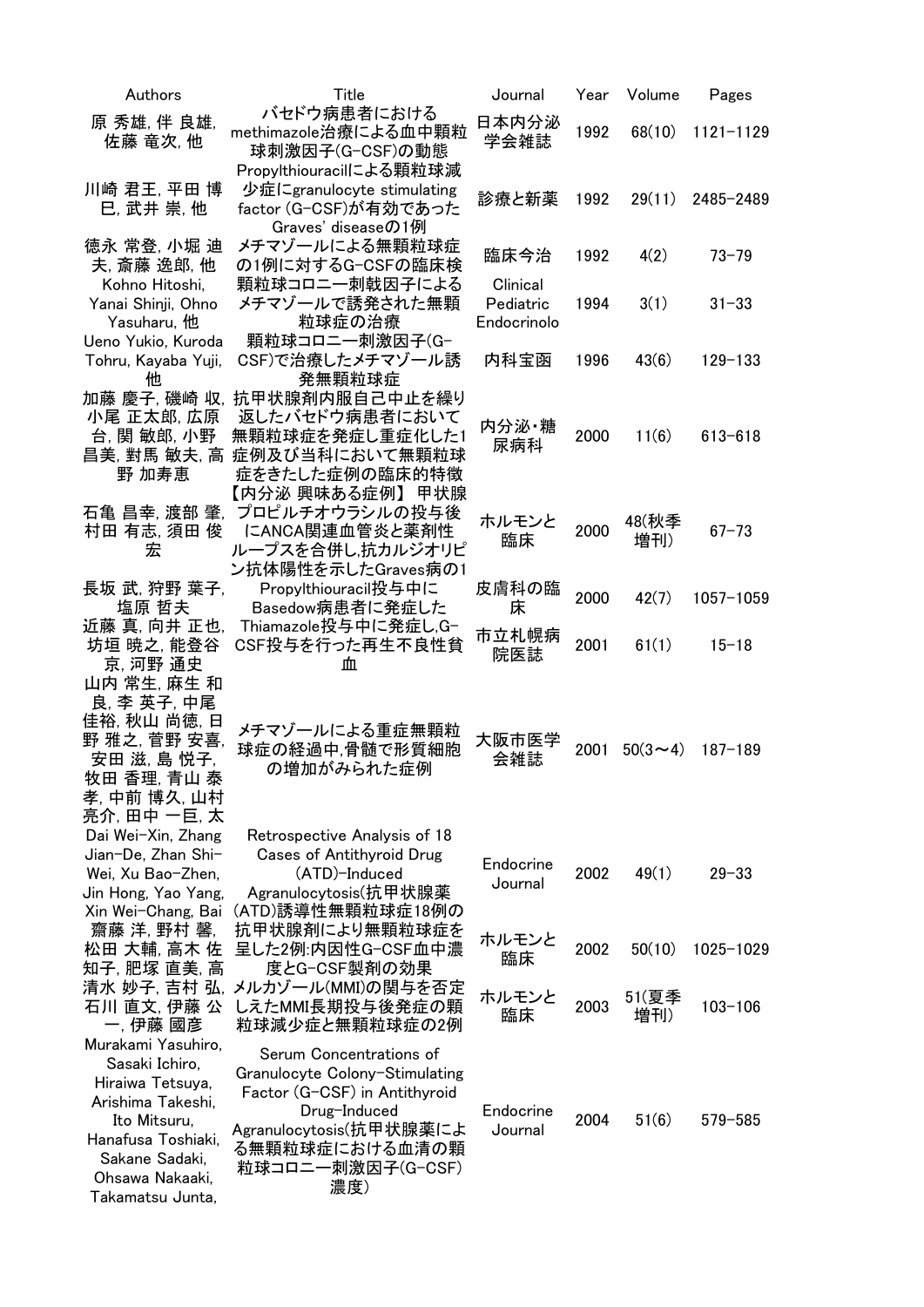| 神野 和彦, 松浦 良<br>二, 安村 純子                                                                                              | プロピルチオウラシル治療中に<br>ANCA関連血管炎を呈したバセド<br>ウ病の1例                                                                                                                                                                                                                                 | 日本小児科<br>学会雑誌                              | 2005 | 109(5)    | 662-666     |
|----------------------------------------------------------------------------------------------------------------------|-----------------------------------------------------------------------------------------------------------------------------------------------------------------------------------------------------------------------------------------------------------------------------|--------------------------------------------|------|-----------|-------------|
| 永井 宏樹, 村部 浩<br>之, 西澤 衡, 村上<br>典彦, 横田 敏彦, 日                                                                           | 薬剤性無顆粒球症に伴う急性化<br>膿性扁桃炎にて来院した外国人<br>女性の1例                                                                                                                                                                                                                                   | 倉敷中央病<br>院年報                               | 2005 | 67        | $195 - 199$ |
| 長 知樹, 和田 修幸,<br>井野 裕代, 金成 正<br>浩, 佐伯 博行, 利野                                                                          | 寛解後再発のため2ヵ月後のチ<br>アマゾール再投与で無顆粒球症<br>をきたしたバセドウ病の1手術例                                                                                                                                                                                                                         | 横浜医学                                       | 2006 | $57(5-6)$ | $505 - 508$ |
| 中村 崇宣, 西成 民<br>夫                                                                                                     | 抗甲状腺薬による無顆粒球症の<br>一例                                                                                                                                                                                                                                                        | 由利組合総<br>合病院医報                             | 2006 | 18        | $168 - 170$ |
| 西巻 桃子, 磯崎 収,<br>大森 凡恵, 田辺 晶<br>代,肥塚直美,高野                                                                             | 結核性縦隔リンパ節炎を伴った<br>チアマゾールによる無顆粒球症<br>の1例 診断と治療について                                                                                                                                                                                                                           | ホルモンと<br>臨床                                | 2006 | 54(11)    | 1069-1072   |
| 中村 哲, 石田 良治,<br>福家 智仁, 富岡 利<br>文, 山田 弘之                                                                              | 頸部膿瘍を併発した抗甲状腺薬<br>による無顆粒球症の1例                                                                                                                                                                                                                                               | 耳鼻咽喉<br>科·頭頸部<br>外科                        | 2006 | 78(12)    | $955 - 958$ |
| 岡本 昭夫, 谷口享<br>子, 梶田 芳弘                                                                                               | 甲状腺機能の正常化とともに改<br>善したバセドウ病合併血小板減                                                                                                                                                                                                                                            | 臨床血液                                       | 2006 | 47(6)     | 536-538     |
| 高崎 真理子, 福井<br>利光, 渡辺 大輔, 玉<br>田 康彦, 松本 義也                                                                            | G-CSF投与中のBasedow病患者<br>に生じたSweet病の1例                                                                                                                                                                                                                                        | 臨床皮膚科                                      | 2008 | 62(8)     | $530 - 532$ |
| 中村 浩淑                                                                                                                | 【甲状腺疾患 最新のガイドライ<br>ンと知見を用いたこれからの実<br>地診療】 治療/甲状腺疾患の最<br>新の実地治療の進めかた これ<br>からのバセドウ病薬物治療<br>新<br>ガイドラインの変更点を踏まえて<br>Propylthiouracil-induced Anti-                                                                                                                            | Medical<br>Practice                        | 2011 | 28(11)    | 2009-2014   |
| Ozlem Celik, Deram<br>Buyuktas, Mustafa<br>Sevinc, Koray<br>Tascilar, Cuyan<br>Demirkesen,<br>Ertugrul Tasan         | neutrophil Cytoplasmic<br>Antibodies and Agranulocytosis<br>together with Granulocyte<br>Colony-stimulating Factor<br>Induced Sweet's Syndrome in a<br>Patient with Graves' Disease(グ<br>レーブス病患者におけるプロピ<br>ルチオウラシルによる抗好中球<br>細胞質抗体および無顆粒球症な<br>A Report of Three Girls with | Internal<br>Medicine                       | 2011 | 50(18)    | 1973-1976   |
| Minamitani Kanshi,<br>Oikawa Junko,<br>Wataki Kunio,<br>Kashima Kyoko,<br>Hoshi Mari, Inomata<br>Hiroaki, Ota Setsuo | Antithyroid Drug-Induced<br>Agranulocytosis: Retrospective<br>Analysis of 18 Cases Aged 15<br>Years or Younger Reported<br>between 1995 and 2009(抗甲状<br>腺薬により誘発された無顆粒球<br>症の女児3例の報告 1995~<br>2009年に報告された15歳以下の<br>18症例の後方視的分析)                                              | Clinical<br>Pediatric<br>Endocrinolo<br>gy | 2011 | 20(2)     | $39 - 46$   |
| 永澤 恵理子, 安部<br>康信, 大野 博文, 佐<br>田 絵里子, 谷本 美<br>佐子, 本多 絵美, 白                                                            | 当科で経験した薬剤性無顆粒球<br>症7例の検討                                                                                                                                                                                                                                                    | 臨牀と研究                                      | 2011 | 88(1)     | $85 - 88$   |
| 戸塚 大輔, 入村 泉<br>大屋 純子, 花井 豪,<br>柳沢 慶香, 市原 淳<br>弘, 堀内 喜代美, 岡<br>本 高宏, 山本 智子,                                           | チアマゾール投与中に薬剤熱を<br>認めその後に顆粒球減少をきた<br>した多腺性自己免疫症候群3型<br>の1例                                                                                                                                                                                                                   | 東京女子医<br>科大学雑誌                             | 2012 | 82(6)     | $384 - 387$ |